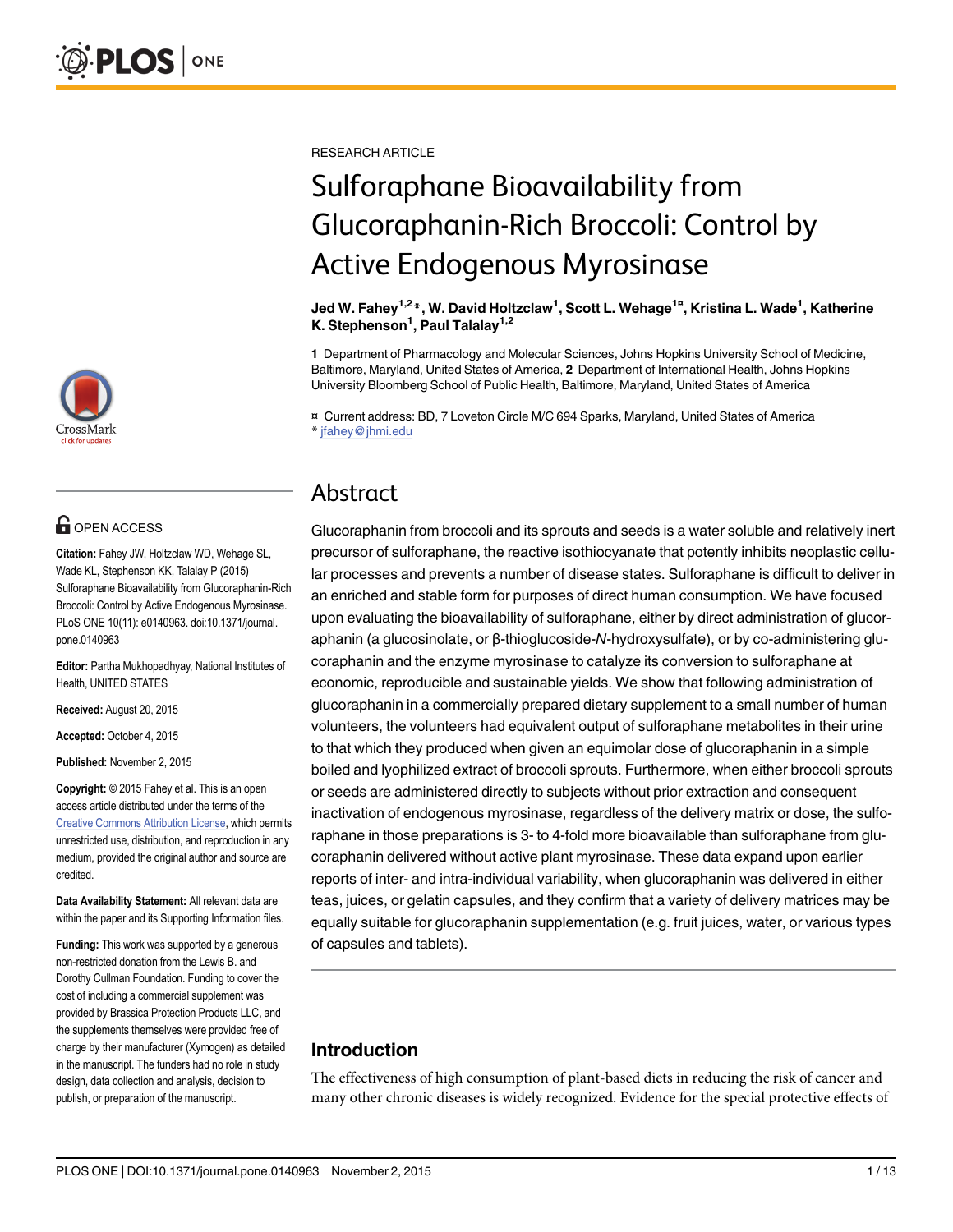Competing Interests: The authors have declared that no competing interests exist.

ONE

<span id="page-1-0"></span>**PLOS** I

Abbreviations: ARE, antioxidant responsive element; BSE, broccoli sprout extract; BSdE, broccoli seed extract; BSdP, broccoli seed powder; DTC, dithiocarbamates; FDBS, freeze-dried broccoli sprouts; GMP, good manufacturing practice(s); GR, glucoraphanin; JHU, Johns Hopkins University School of Medicine; Keap1, Kelch-like ECHassociated protein 1; Nrf2, nuclear factor erythroid 2 p45-related factor 2; SF, sulforaphane.

cruciferous plants (broccoli, cauliflower, cabbage, etc.) is very strong and has been attributed largely to their high content of glucosinolates. Whereas glucosinolates are not active anticarcinogens, they are converted by both the plant enzyme myrosinase and by the microflora of the gastrointestinal tract  $[1]$  to isothiocyanates which are extremely effective blockers of carcinogenesis [[2](#page-11-0)–[4\]](#page-11-0). A widely studied example is the presence in broccoli (and especially in 3-day-old broccoli sprouts)  $[5-8]$  $[5-8]$  $[5-8]$  $[5-8]$  $[5-8]$  of the glucosinolate glucoraphanin (GR) which is converted by the endogenous enzyme, myrosinase, to the isothiocyanate sulforaphane (SF; a phytochemical known also as a mustard oil). Whereas its modes of action as a chemoprotective agent are manifold, upregulating the "phase 2 response" consisting of the repressor protein Kelch-like ECHassociated protein 1 (Keap1), nuclear factor erythroid 2 p45-related factor 2 (Nrf2), and genes which contain an antioxidant responsive element (ARE), (frequently referred to as the Keap1-Nrf2-ARE pathway), is the best-studied of the mechanisms by which sulforaphane appears to protect the body against a variety of chronic diseases. Sulforaphane is a highly reactive compound. In plants, it occurs as its relatively inert precursor, glucoraphanin, which behaves as a pro-drug. More than two decades after its rediscovery [\[9\]](#page-11-0), SF remains one of the most potent known naturally occurring inducers of cytoprotective phase 2 enzymes [\[2\]](#page-11-0). Upon consumption of myrosinase-containing plants and subsequent rupture of cells (e.g. by herbivorous insects, fungal or bacterial pathogens, or chewing humans) glucoraphanin is hydrolyzed and myrosinase, normally segregated from its substrate, is released [[10,11,12\]](#page-11-0). The rapid product of enzymatic breakdown is spontaneously converted to, among other metabolites, sulforaphane. Sulforaphane acts as an antifeedant (deterring insect predators), a selective antibiotic, and a cytotoxin at high concentrations that may be encountered at plant wound sites [[12](#page-11-0)]. In humans, sulforaphane is metabolized by initial rapid and reversible conjugation with glutathione, and successive steps of hydrolysis of the conjugates leading to ultimate formation of the N-acetylcysteine derivatives (known as mercapturic acids). All of these conjugates are chemically designated dithiocarbamates (DTC) and can be quantified by the cyclocondensation reaction developed in our laboratory [[13](#page-11-0)].

Two types of highly standardized, lyophilized boiling water extracts of 3-day-old broccoli sprouts (BSE) have been prepared at Johns Hopkins University Medical School (JHU), utilizing good manufacturing (GMP) conditions, and have been used widely under clinical protocols approved by IRBs and under INDs approved by the FDA. These preparations are: (i) BSE containing mostly glucoraphanin; (ii) BSE that has been treated with homogenates of daikon (Raphanus sativus or Japanese radish) which is an extremely rich source of myrosinase that hydrolyzes GR to SF. The latter preparations contain sulforaphane and only trace amounts of glucoraphanin. These preparations have been extensively characterized analytically with respect to their content of active ingredients and their safety for human consumption.

We and others have used broccoli sprout extracts (both freshly made, and lyophilized) as a delivery agent for sulforaphane in clinical studies conducted in China, the USA, and the United Kingdom  $[14-17]$  $[14-17]$  $[14-17]$  $[14-17]$ . The use of such extracts, though effective, is complicated by the fact that sulforaphane is only moderately stable over time, especially in aqueous solution. The reactivity of sulforaphane is exacerbated by the fact that lyophilized extracts are hygroscopic, and as water is adsorbed during protracted storage or formulation, their useful shelf-life is limited unless chemically stabilized, kept cold, or made frequently during the study. It is difficult and expensive to stabilize and formulate sulforaphane for extended clinical trials and particularly for long-term interventions. Our long-term interest in food-based approaches [\[8](#page-11-0)[,18\]](#page-12-0), and successful use of them in clinical studies [[6](#page-11-0),[7](#page-11-0)], has underscored a unique series of logistic and measurement challenges for an intervention trial using either broccoli or broccoli sprouts.

Administration of glucoraphanin as an oral precursor of SF results in highly variable conversions of GR to SF metabolites among volunteers, ranging from  $1-40\%$  $1-40\%$  [ $1,7,14-16,19,20$  $1,7,14-16,19,20$  $1,7,14-16,19,20$  $1,7,14-16,19,20$  $1,7,14-16,19,20$  $1,7,14-16,19,20$  $1,7,14-16,19,20$ ],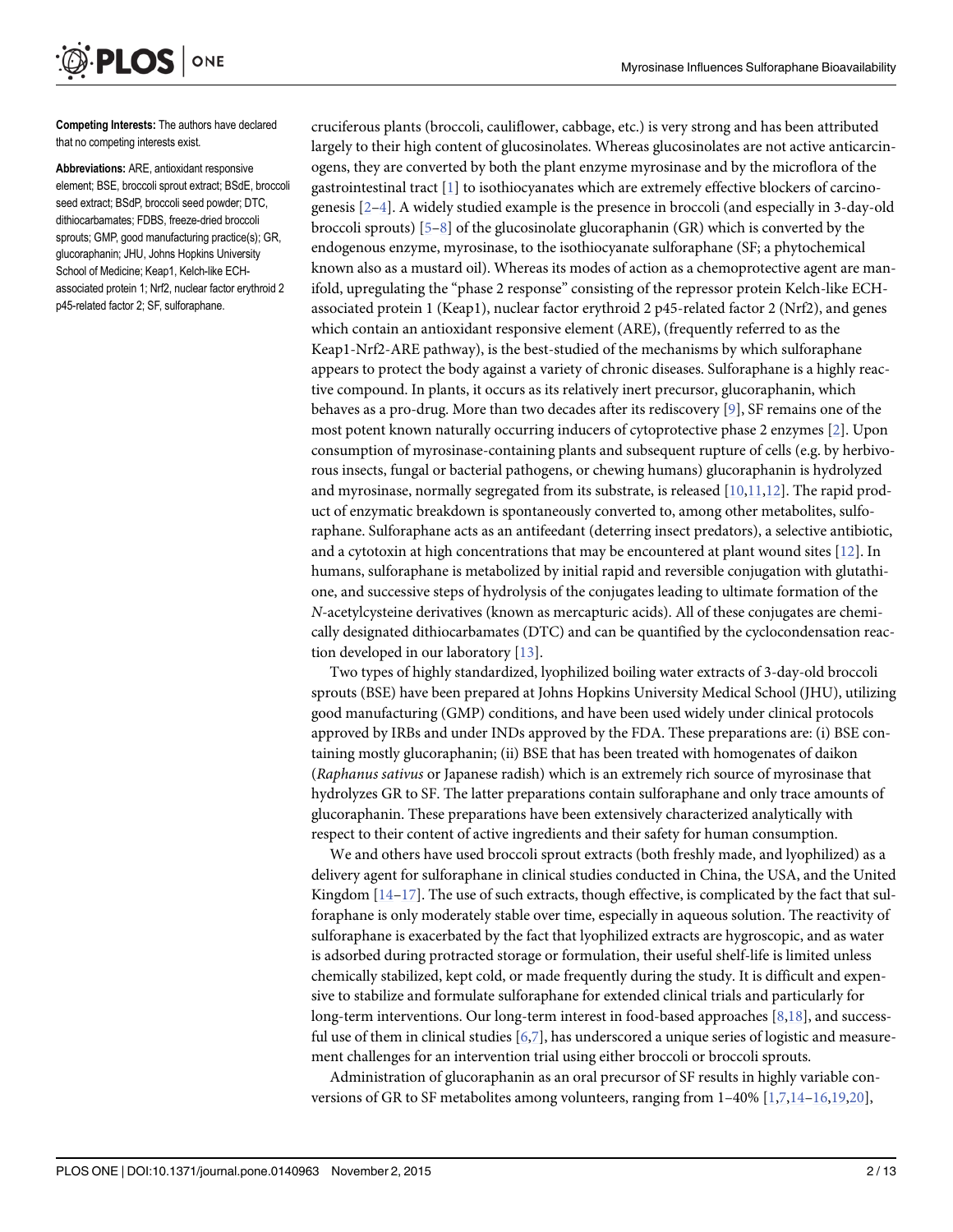<span id="page-2-0"></span>whereas 70–90% of oral SF is consistently converted to urinary dithiocarbamate metabolites in all subjects who have been studied [[7,](#page-11-0)[19](#page-12-0)]. In brief, freeze-dried GR-rich BSE has a very long shelf life (is very stable), and when dosed orally to humans, conversion of GR to SF, and absorption and metabolism of the active principle is quite variable. On the other hand, SF-rich BSE must be kept frozen to maintain potency, but is highly bioavailable when ingested, and there is low inter- and intra-individual variability in percent of dose excreted as SF dithiocarbamate metabolites [\[7](#page-11-0)[,19\]](#page-12-0).

We have thus focused upon evaluating the bioavailability of GR, using delivery systems that permit it to be converted to sulforaphane at economic, reproducible, and sustainable yields. We compare the bioavailability of a simple powder made by lyophilizing a boiling water extract of glucoraphanin-rich broccoli sprouts that contains no active myrosinase, with equimolar quantities of a commercially produced extract (a "dietary supplement") derived from broccoli seeds. We also compare it to two very different preparations containing active myrosinase (broccoli seed powder and freeze-dried broccoli sprouts). Multiple sample matrices and modes of delivery show that regardless of delivery method, providing active myrosinase as part of the preparation enhanced the bioavailability of sulforaphane and reduced the variability of conversion (glucoraphanin to sulforaphane) that could otherwise be ascribed solely to myrosinase activity of the gut microbiota. Mean bioavailability of a range of glucoraphanin-rich preparations lacking active myrosinase was roughly 10% of dose as we have shown in previous studies [\[1,7,13](#page-11-0)[,19\]](#page-12-0), whereas when active myrosinase was included in the dose, bioavailability increased to almost 40%. Both within-subject and between-subject variability was also reduced, and when hydrolysis was accomplished  $ex$ -vivo by a short incubation prior to dosing, bioavailability was approximately 90%, confirming that the hydrolysis was most likely mediated by myrosinase present in the dose, although intestinal microbial metabolism is expected to also contribute to GR to SF conversion.

# Materials and Methods

#### Broccoli Preparations and Delivery

Broccoli sprout extracts (BSE) were prepared by Johns Hopkins University investigators as described previously [[7,14](#page-11-0),[15](#page-11-0)[,20](#page-12-0)]. Both sulforaphane (SF)- and glucoraphanin (GR)-rich broccoli sprout extracts were prepared. These extracts have been the subjects of numerous clinical trials both with- and without INDs.

Broccoli seed extracts (BSdE) are now available commercially. Brassica Protection Products LLC (Baltimore, MD, USA) produced the broccoli seed extract utilized in this study, which was donated and encapsulated by one of the companies that produces supplements containing this extract (Xymogen, Orlando, FL, USA). This group also encapsulated our GR-rich broccoli sprout extract in identical green opaque "0" gel-caps at comparable low- and high-dose levels  $(69 \text{ and } 230 \text{ µmol of GR})$ , equivalent to what are in their high-dose and low-dose retail "Onco-PLEX<sup>™</sup> capsules. In order to do this, inclusion of small amounts of inert excipients commonly used in the supplement and pharmaceutical industry (e.g. stearic acid, magnesium stearate, precipitated silica, and microcrystalline cellulose) were required.

Freeze dried broccoli sprouts (FDBS) were grown under contract at a commercial greensprouting facility (Hanover Foods Corp. / Sunsprout, Ridgley, MD, USA), using seeds selected and provided by JHU. Fresh sprouts were delivered to Johns Hopkins University, and immediately quick-frozen, and lyophilized. Lyophilized sprouts were tested for microbial contaminants, comminuted to a powder, and either bulk-packaged or encapsulated in standard gelcaps (gelatin #30-3533-1000, PCCA, Houston, TX, USA) or acid-resistant gel-caps (DRcaps, Capsugel, Morristown, NJ, USA).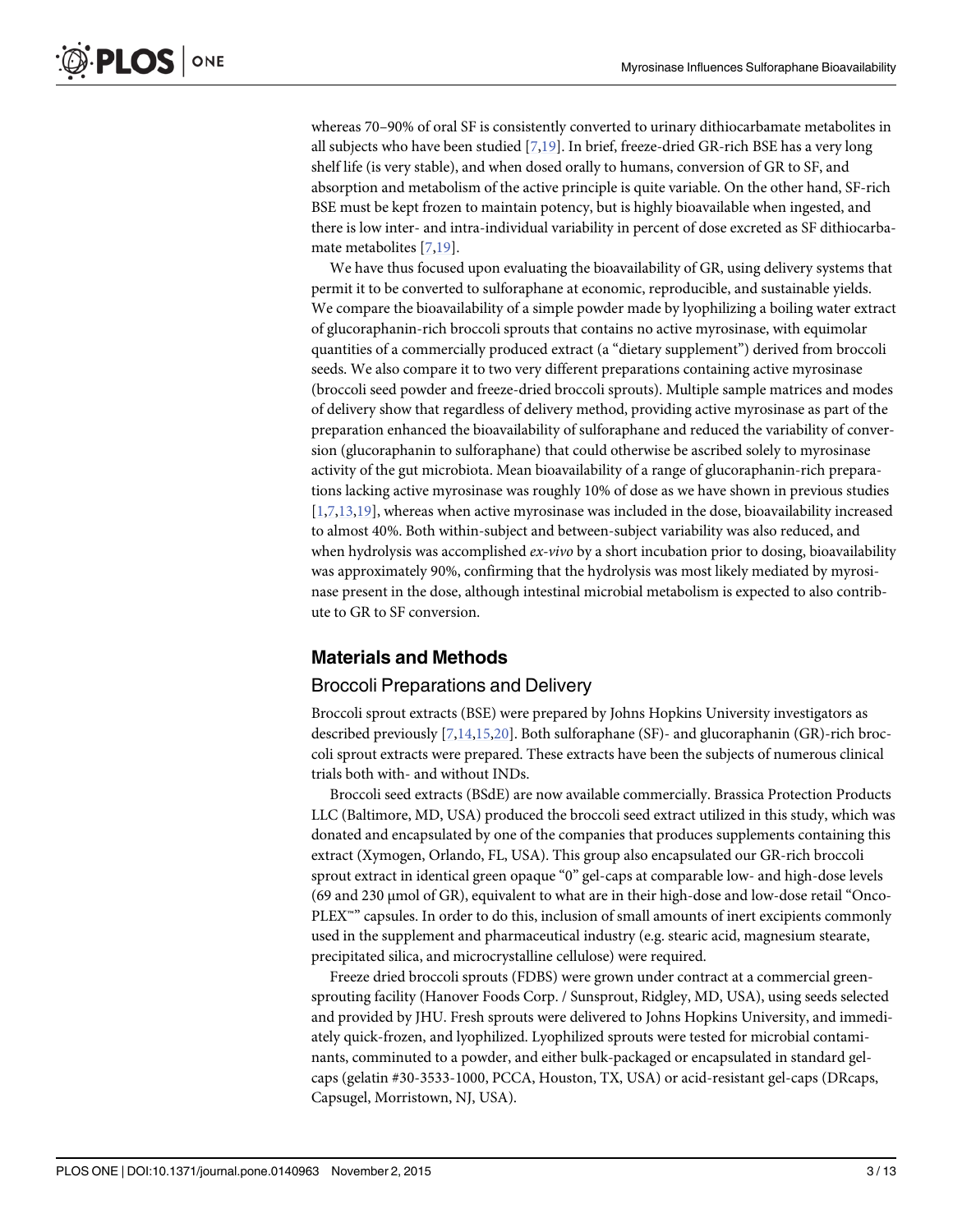<span id="page-3-0"></span>Broccoli seed powder (BSdP) was made by surface disinfesting seeds of broccoli (Brassica oleracea var. italica) with 25% Clorox bleach, followed by extensive rinsing with distilled water and drying. Dried seeds were ground to a powder in a manner that prevented excessive heat formation which could have denatured the enzyme myrosinase. This seed preparation was thus rich in glucoraphanin and active myrosinase (which is present in both seeds and sprouts), but contained no sulforaphane. Extensive microbiological testing was performed, as were analytical tests to ensure the absence of both chemical and biological contaminants (e.g. pathogens and heavy metals).

# Analyses of Preparations

The GR content of the broccoli sprout preparations used in this study was determined using paired-ion high performance liquid chromatography (HPLC) and hydrophilic interaction HPLC [[21](#page-12-0),[22](#page-12-0)]. GR was quantitated by comparing peak areas with the peak areas of an authentic GR standard prepared as previously described [[23](#page-12-0)].

The absence of SF in the GR-rich preparations utilized herein was determined by HPLC as previously described  $[24]$  $[24]$  $[24]$ , supplemented by the cyclocondensation reaction  $[13,25]$  $[13,25]$ , that is further described below.

Myrosinase (thioglucoside glucohydrolase, E.C. 3.2.1.147) activity was determined spectrophotometrically by measuring the rate of decrease in absorbance at 227 nm due to the hydrolysis of the glucosinolate sinigrin, as previously reported  $[10,11]$  $[10,11]$  $[10,11]$ . One unit of activity is equal to the hydrolysis of 1 μmole of sinigrin per min.

All preparations were sent to a commercial microbiological testing laboratory (IEH-JL Analytical, Modesto, CA, USA) for testing prior to being administered to volunteers.

#### Clinical Study Design

All subjects were instructed to avoid consumption of cruciferous vegetables in any form, or any other crucifer-containing foods, for at least three days prior to the start of each visit and during the 24 hours after dosing. They were provided with a list of vegetables and condiments to avoid. The night before the study, subjects were required to fast from midnight until after ingesting the dose the next morning. On the days of the interventions (broccoli consumption) the subjects were to arrive at the study site at 8:00 AM. They provided a pre-dose urine sample for the purpose of determining baseline DTC levels. At approximately 8:30 AM they ingested one of the broccoli preparations described herein. They were each given a bottle of spring water to drink *ad libitum*. After ingestion of the dose they were required to collect all of their post-dose urine until 8:30 AM the following day (24 hr), and they were provided with labeled bottles for this purpose. The volumes of the 24-hr urine collections were measured, and aliquots of these and the baseline urines were saved and either assayed immediately for DTC determination or frozen at -20°C until assayed.

Doses were delivered in a variety of vehicles or matrices: BSE (about a gram or less, depending on dose level) was: (a) mixed rapidly in room temperature distilled or bottled water (ca. 50 mL x 2) just prior to drinking it rapidly as a bolus, (b) encapsulated without excipient in clear gel-caps (50 μmol/dose), or (c) encapsulated in opaque green gel-caps as described above, by Xymogen (Orlando, FL). FDBS were encapsulated without excipients in clear gel-caps (either standard- or acid-resistant), or mixed, just prior to consumption, with 50% water, 46.5% pineapple juice (Dole): 3.5% lime juice (Safeway) [[15](#page-11-0),[26](#page-12-0)]. BSdP without excipients was delivered in clear gel-caps.

Since our intent was to examine the effect of consumption of different broccoli preparations on urinary dithiocarbamate (DTC) excretion as a proxy for bioavailability, in most of the sub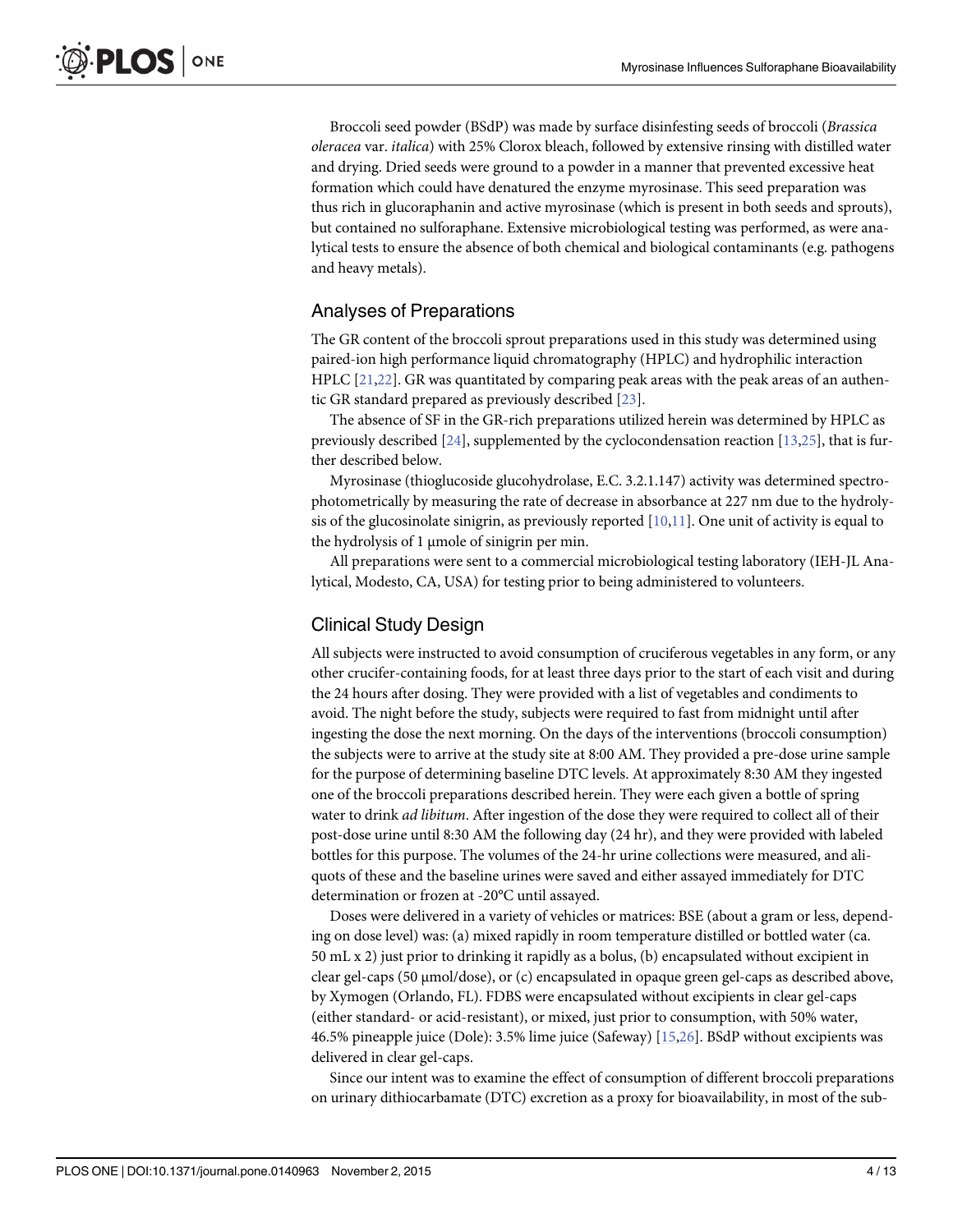<span id="page-4-0"></span>studies reported herein we used only 5 subjects who could be available for an extended period of time (4 females and 1 male; mean age 53.8 yrs, range 32–62; 1 African-American, 4 white). The comparison of commercial supplements utilized 3 of these subjects plus another 17 that were recruited specifically for that study. All of the subjects were in good health, and had not recently taken antibiotics. Overall statistics were: 17 female/5 male; mean age about 51.3 yrs; 9 African-American, 13 white. At the time of each visit (sub-study or replicate), each subject was provided a detailed explanation of the study, and signed an informed consent form. The protocols for the studies reported herein (NA\_00085573 and NA\_00088662) were approved by the Institutional Review Board (IRB) of the Johns Hopkins University.

#### Outcome Measurements

Urinary DTC content of the pre-dose and 24 hr urines were measured using the cyclocondensation reaction [\[13\]](#page-11-0). Briefly, 100 and 200 μl of urine were incubated in 2.0 ml of 50% methanol, 50% water, 100 mM sodium borate, pH 9.2 and 16.3 mM 1,2-benzenedithiol in a sealed 4 ml vial for 2 hr at 65°C. After reaching room temperature and centrifugation, 200 μl from each vial was injected onto a 100 x 4 mm ODS Hypersil column (Thermo Scientific, Waltham, MA, USA) at 23°C and eluted with 80% methanol: 20% water at 0.5 ml/min for 10 min. The absorption peak area of the cyclocondensation product (1,3-benzodithiole-2-thione), was recorded at 360 nm, and the concentration in the urine samples was determined by comparison with the peak areas of authentic, recrystallized 1,3-benzodithiole-2-thione standards. The DTC contents of the pre-dose urines are expressed as nanomoles/mg of creatinine and that of the 24-hr urines as total  $μ$ mol  $(S1$  Table).

**Subject compliance** with the protocol (adherence to the dietary restrictions and complete collection of 24-hr urines) was validated by direct querying of subjects upon delivery of 24-hr urine collections, and measurement of both urine volume and creatinines in the returned 24-hr urine collections and creatinines in the pre-dose urines. Creatinine measurements were performed by Hagerstown Medical Laboratory, (Hagerstown, MD, USA).

# Data Collection and Statistics

In all experiments, urine analyses were performed on coded samples, and investigators were blind to subject identity. In the comparison of commercial supplement with JHU-made extract, investigators were also blind to source of GR-rich supplement. Tests for normality and other statistics including determination of significant differences by repeated measures analysis of variance (anova), by oneway anova with Bonferroni adjustment and Bartlett's test for equal variances, and by two-tailed t-tests with unequal variance, were performed using Stata ver. 11.2 (StataCorp, College Station, TX). Box and whisker plots identify mean, 25–50% range, 50–75% range (within box), upper and lower  $95<sup>th</sup>$  percentiles (whiskers) and actual data points are plotted.

# Results and Discussion

The mean expected recovery of dithiocarbamates (sulforaphane (SF) and all of its metabolites) from 24 hour urine collections, following a single 8 AM dose of SF-rich broccoli extract (BSE) was about 69% of dose on a molar basis (data from previous study) [[19](#page-12-0)], whereas recovery was only about 10% of dose following administration of a glucoraphanin (GR)-rich bolus delivered either in water or in gel-caps, derived from broccoli seeds or from sprouts, and from commercial supplements (OncoPLEX™, produced by Xymogen) or made by the investigators at Johns Hopkins University ([Fig 1](#page-5-0) and [Table 1](#page-6-0)). Bioavailability was variable, both between- and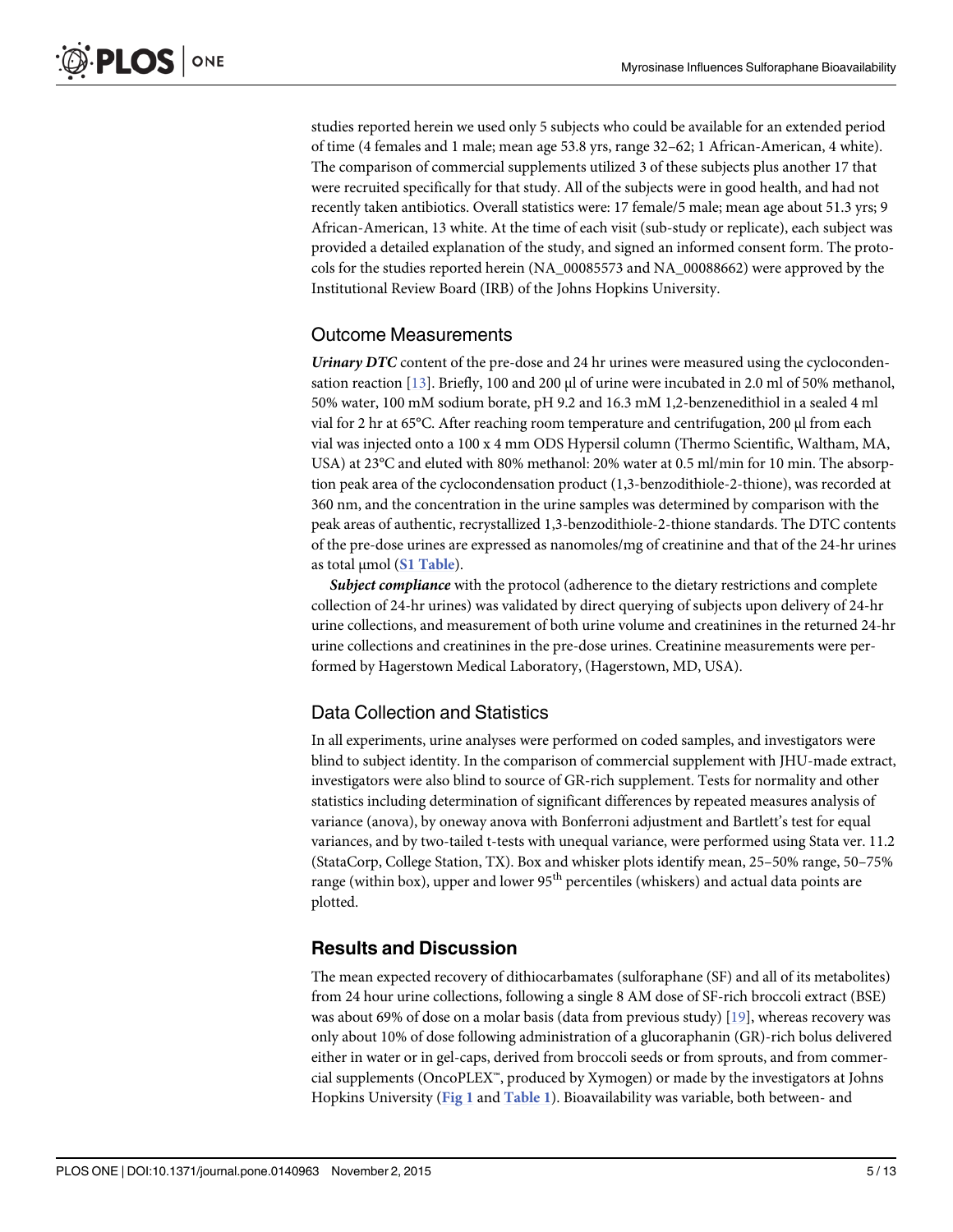<span id="page-5-0"></span>



[Fig 1. M](#page-4-0)ean daily excretion / conversion of SF- or GR-rich broccoli preparations to SF metabolites. Preparations are: SF-, GR-, or GR plus Myrosinase-rich; they are delivered either in water, juice, or gel-caps; and they are derived from either sprouts or seeds, as indicated at top of graph. Boxes around data points delineate the 25<sup>th</sup> to 75<sup>th</sup> percentile of values, and whiskers delineate the 5<sup>th</sup> and 95<sup>th</sup> percentiles. Solid line through middle of box is the mean. "Cohort numbers" in the following are from [Table 1](#page-6-0): (A) Hospitalized subjects given SF-rich BSE (mean 68.9%, data from Ref. [[19](#page-12-0)]); (B) Hospitalized subjects given GR-rich BSE (mean 18.0%, data from Ref. [[19](#page-12-0)]); (C) Free-living subjects given GR-rich BSE (mean 11.8%, data from Ref. [[7](#page-11-0)]); (D) Cohort 1 (BSE in water; mean 9.4%); (E) Cohort 3 (Xymogen BSdE in gel-caps; mean 10.4%); (F) Cohort 2 (JHU BSE in gel-caps; mean 10.3%); (G) Cohort 6 (FDBS in dilute pineapple-lime juice; mean 44%); (H) Cohort 5 (FDBS in acid-resistant gel-caps; mean 32.7%); (I) Cohort 5 (FDBS in regular gel-caps; mean 35.1%); (J) Cohort 4 (BSdP; 35.9%). There is a highly significant difference between the means of D through  $F^a$  (10.3%), and G through  $J^b$  (39.6%), (p = 0.0000, by oneway anova).

doi:10.1371/journal.pone.0140963.g001

within- individuals as we have shown previously  $[7,19]$  $[7,19]$  $[7,19]$  ([S1 Fig](#page-10-0)). Normal distribution was verified for each of the cohorts shown in [Table 1](#page-6-0).

Previously, we administered 200 μmol of GR-rich BSE to a large number of human subjects [\[7](#page-11-0)]. This preparation contained no active myrosinase, and therefore, hydrolysis of the GS presumably depended entirely upon action by the intestinal microflora. The 24-hr urine DTCs from these subjects ranged from 1 to 40% of the dose, but the mean was 11.5%. The results from a subset of these subjects who participated in  $\geq$ 5 repeated administrations of GR is included as [S1 Fig](#page-10-0), and summary results are included in  $Fig 1$  for comparison (mean—18% of dose).

#### GR-Rich BSE

In the present study, the same BSE was administered for the purpose of obtaining a baseline conversion efficiency on a new cohort of 5 subjects ([Table 1](#page-6-0), Cohort 1). The 5 subjects were each given a 50 μmol dose of GR-rich BSE, lacking active myrosinase ([S2 Table](#page-10-0)), in 100 ml of water. The 24 hr urine DTC levels are presented in [Table 1](#page-6-0). Recoveries ranged from 3.7 to 6.9 μmol with a mean of 4.7 μmol (9.4% of dose).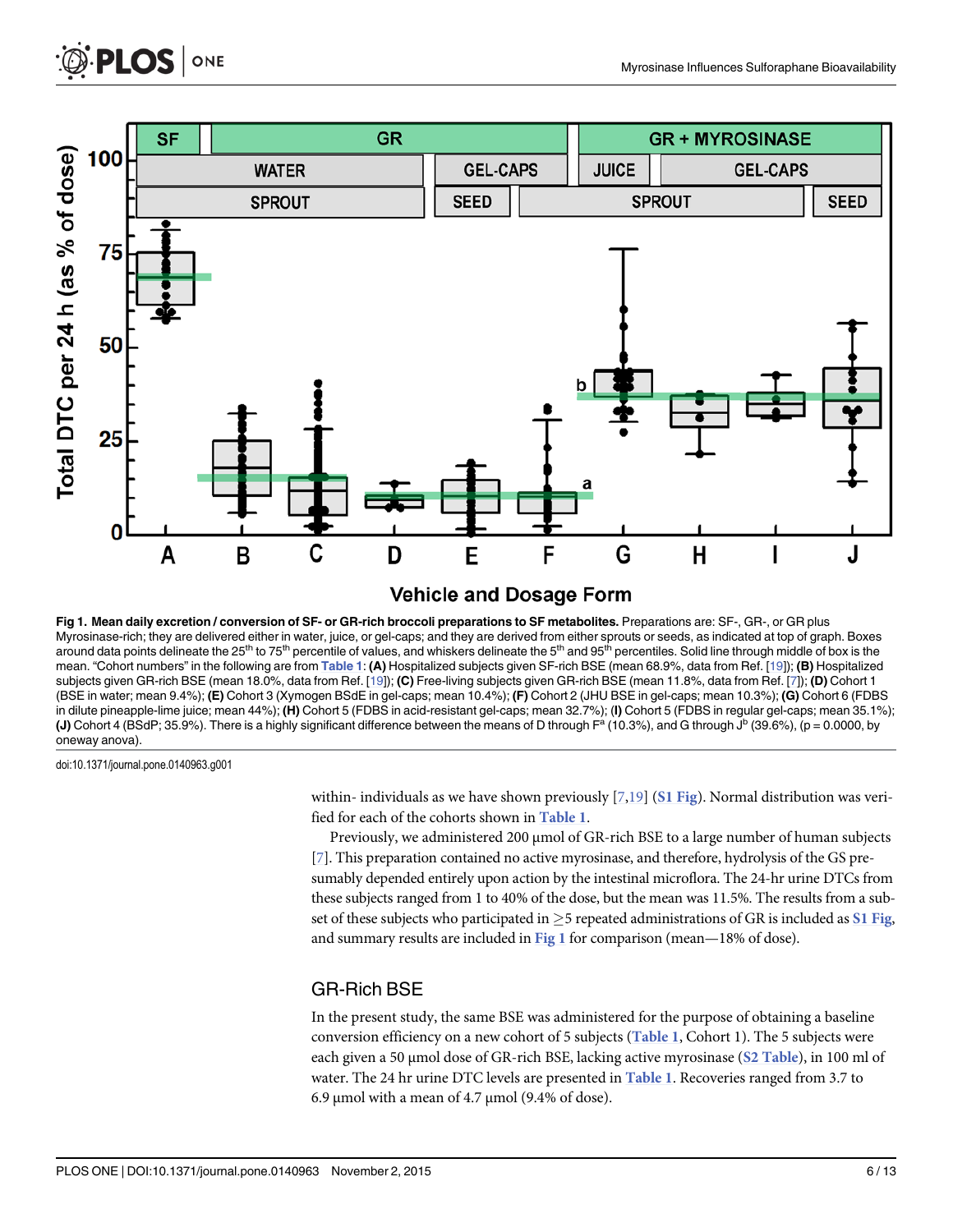<span id="page-6-0"></span>

| No. | Cohort         | Matrix                   | <b>Mode of Delivery</b>                                | <b>Dose</b><br>$(\mu \text{mol} \text{ GR})$ | <b>Mean Availability (as</b><br>% of dose) | Mean Availability (as %<br>of SF delivered) | No. Subj.<br><b>Enrolled</b> | No. Subjects<br><b>Assessed<sup>t</sup></b> |
|-----|----------------|--------------------------|--------------------------------------------------------|----------------------------------------------|--------------------------------------------|---------------------------------------------|------------------------------|---------------------------------------------|
| 1   |                | BSE <sup>a</sup>         | dissolved in water                                     | 50                                           | 9.4                                        |                                             | 5                            | 5                                           |
| 2   | $\mathbf{2}$   | <b>BSE</b>               | in gelcaps                                             | 69                                           | 12.8                                       |                                             | 20                           | 16                                          |
| 3   | 2              | <b>BSE</b>               | in gelcaps                                             | 230                                          | 8.3                                        |                                             | 20                           | 18                                          |
| 4   | 3              | <b>BSdE</b> <sup>b</sup> | in gelcaps                                             | 69                                           | 11.2                                       |                                             | 20                           | 17                                          |
| 5   | 3              | <b>BSdE</b> <sup>b</sup> | in gelcaps                                             | 230                                          | 9.7                                        |                                             | 20                           | 19                                          |
| 6   | 4              | <b>BSdP<sup>c</sup></b>  | in standard gelcaps                                    | 100                                          | 32.6                                       |                                             | 5                            | $\overline{4}$                              |
| 7   | 4              | <b>BSdP</b>              | in standard gelcaps                                    | 100                                          | 31.7                                       |                                             | 5                            | 4                                           |
| 8   | $\overline{4}$ | <b>BSdP</b>              | in standard gelcaps                                    | 100                                          | 44.1                                       |                                             | 5                            | $\overline{4}$                              |
| 9   | 5              | FDBS <sup>d</sup>        | in standard gelcaps                                    | 100                                          | 35.1                                       |                                             | 5                            | 5                                           |
| 10  | 5              | <b>FDBS</b>              | in acid-resistant gelcaps                              | 100                                          | 32.7                                       |                                             | 5                            | 5                                           |
| 11  | 6              | <b>FDBS</b>              | pre-hydrolyzed <sup>e</sup> in<br>pineapple-lime juice | 50                                           | 33.6                                       | n.d.                                        | 5                            | 5                                           |
| 12  | 6              | <b>FDBS</b>              | pre-hydrolyzed in<br>pineapple-lime juice              | 50                                           | 48.4                                       | 97.6                                        | 5                            | 5                                           |
| 13  | 6              | <b>FDBS</b>              | pre-hydrolyzed in<br>pineapple-lime juice              | 50                                           | 40.2                                       | 91.4                                        | 5                            | 4                                           |
| 14  | 6              | <b>FDBS</b>              | pre-hydrolyzed in<br>pineapple-lime juice              | 100                                          | 41.8                                       | 84.3                                        | 5                            | $\overline{4}$                              |
| 15  | 6              | <b>FDBS</b>              | pre-hydrolyzed in<br>pineapple-lime juice              | 200                                          | 40.9                                       | 83.9                                        | 5                            | 5                                           |

[Table 1.](#page-4-0) Mean bioavailability of sulforaphane from broccoli sprout and seed preparations rich in glucoraphanin, as affected by matrix, mode, of delivery, and activity of myrosinase on its substrate.

<sup>a</sup> Broccoli Sprout Extract

**b** Broccoli Seed Extract produced commercially as OncoPLEX<sup>™</sup> (from Xymogen)

<sup>c</sup> Broccoli Seed Powder (with active myrosinase)

<sup>d</sup> Freeze-Dried Broccoli Sprouts (with active myrosinase)

<sup>e</sup> Myrosinase-converted for 10' at room temperature in juice

f A subject pool of 5 volunteers participated in most tests described (numbers 1–15 above). They were augmented with another 17 volunteers for tests numbered 2–5 above.

doi:10.1371/journal.pone.0140963.t001

# GR-Rich BSE vs. GR-Rich Supplements

We also compared the bioavailability of BSE to that of a commercially prepared GR-rich sup-plement (e.g. a dry broccoli seed extract containing no active myrosinase; [S2 Table](#page-10-0)) at two separate doses. Both GR-sources were formulated into opaque green gel-caps using excipients standard to the supplement industry, so that they could be singulated into capsules by machine. These sources were equally bioavailable (10.4 and 10.3% respectively;  $p = 0.2340$ ), and in each case the higher dose was nominally, but not significantly less available than the lower dose (9.7% and 11.2%,  $p = 0.412$ ; 8.2% and 12.5%,  $p = 0.0956$ , for differences between high and low doses of the commercial supplement and the JHU powder, respectively) ([Fig 2](#page-7-0)).

# Freeze-Dried Broccoli Sprouts (FDBS) with Active Myrosinase

Five consecutive challenges were then conducted in which the same subjects were given freezedried broccoli sprouts (FDBS) in juice in which the glucosinolates had been hydrolyzed to isothiocyanates by the endogenous myrosinase prior to ingestion. The first 3 challenges contained 50 μmol of GR, then 100 μmol, and finally 200 μmol. For the 50 μmol doses, urinary DTCs ranged from 13.8 to 30.1 μmol (mean—20.5 μmol or 41.0% of dose). This recovery is over 4-fold higher than the mean DTC recovery following 50 μmol BSE doses. For the 100 μmol dose,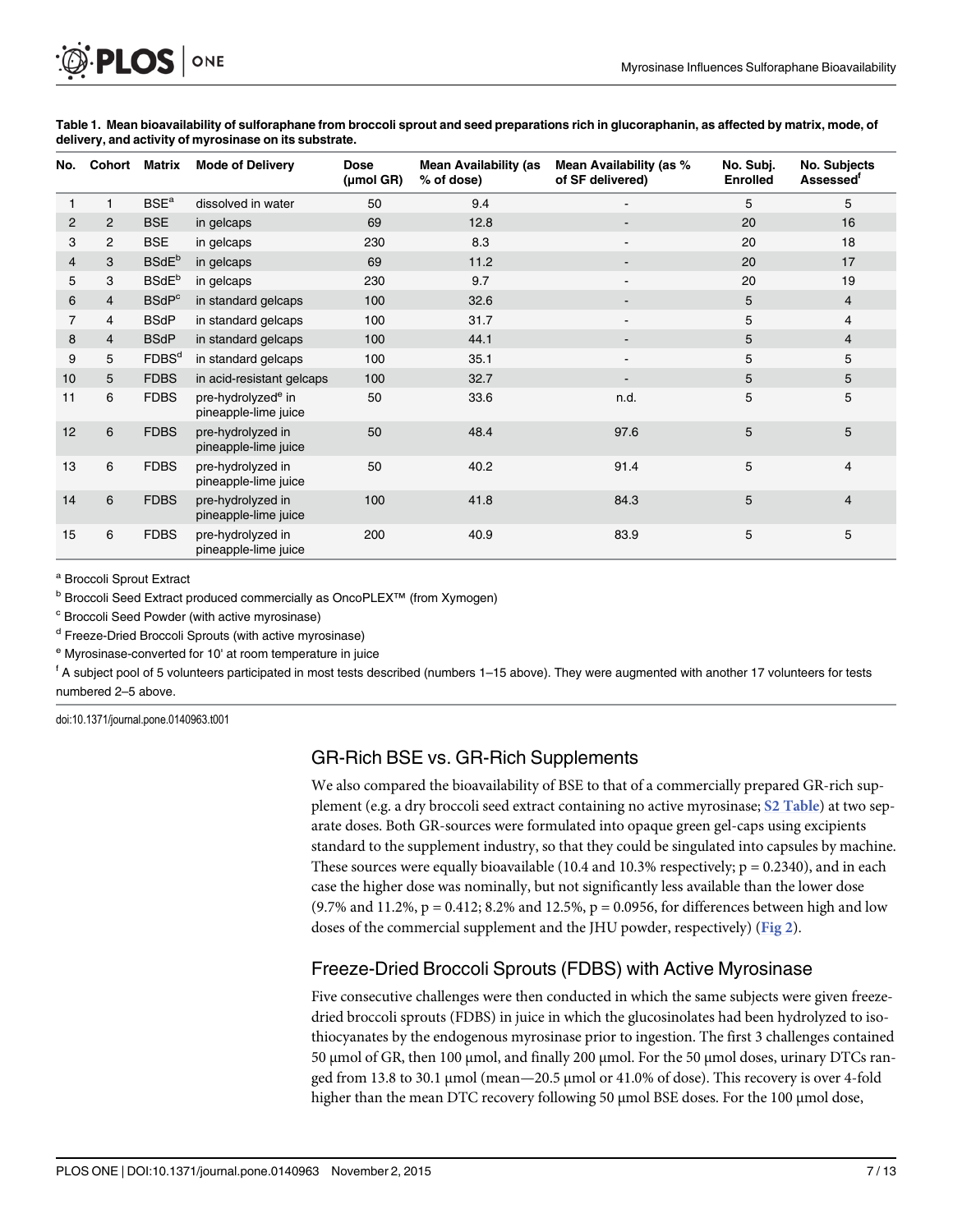recovery ranged from 40.3 to 43.3 μmol (mean—41.8 μmol or 41.8% of dose), and for the 200 μmol dose, DTC recovery ranged from 66.3 to 111.5 μmol (mean—81.7 μmol or 40.8% of dose). These results confirm that there is a linear relationship between GR dose and DTC content of the urine, as has been reported previously  $[7,14]$  $[7,14]$ . The SF content of these doses which were allowed to autolyze for 10 min after mixing with juice, were measured by cyclocondensation of small aliquots removed just prior to ingestion ([Table 1](#page-6-0)). For the 50, 100 and 200 μmol GR doses, the corresponding mean DTC levels were 23.5, 49.6 and 97.4 μmol, indicating that in vitro, only about 50% of the starting GR was hydrolyzed to SF. Once the dose was ingested, 86% of the isothiocyanates were recovered in the urine as DTC, in close agreement to previ-ously published work on bioavailability of SF [\[1,13,14](#page-11-0),[19,20](#page-12-0)].

We then sought to determine whether bioavailability would be the same if this preparation was not pre-treated with myrosinase, but rather, the myrosinase was permitted to act postingestion (in the gastrointestinal tract). FDBS (100  $\mu$ mol) were packed into either regular clear gelatin capsules (gel-caps), or acid-resistant capsules designed not to release their contents until passage from the stomach. With standard capsules 24-hr urine DTC ranged from 31.3 to 42.8 μmol (mean—35.1% of dose), and with acid resistant capsules the range was 21.7 to 37.7 μmol (mean—32.7% of dose). These results show that significant hydrolysis of the glucosinolates by the endogenous myrosinase did occur in the gastrointestinal tract but also suggest that whether dissolution of the capsule occurred in the stomach or further along in the



# **Dosage Form**

[Fig 2. M](#page-6-0)ean daily excretion / conversion of GR-rich broccoli preparations to SF metabolites. Preparations are: Commercial broccoli seed extract (BSdE) formulated into gel-caps at 69 and 230 µmol/dose (10.4% conversion overall; [Table 1](#page-6-0), Cohort 3), and JHU BSE formulated (by Xymogen) into molar equivalent doses (10.3% conversion overall; [Table 1](#page-6-0), Cohort 2). There is no difference among the treatment groups overall ( $p = 0.0651$  by repeated measures anova)

doi:10.1371/journal.pone.0140963.g002

<span id="page-7-0"></span>PLOS ONE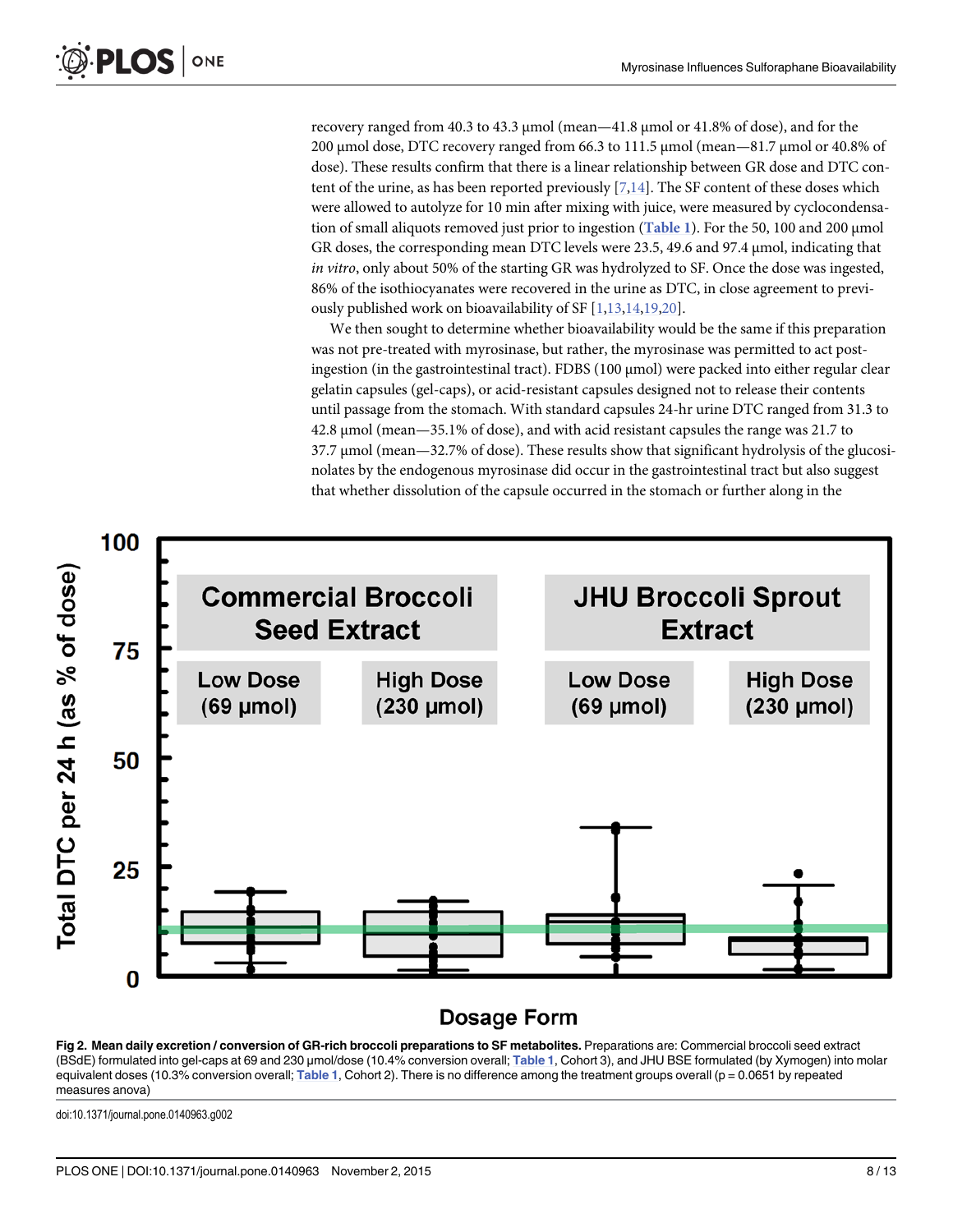<span id="page-8-0"></span>



# Dosage Form

Fig 3. Mean daily excretion / conversion of freeze-dried broccoli sprouts (FDBS) containing active myrosinase, to SF metabolites. (see also [Table 1,](#page-6-0) Cohort 4). Preparations were either pre-mixed in dilute pineapple-lime juice for 15 min at room temperature to allow autolysis in-vitro, and then consumed directly by volunteers (40.5% conversion), or swallowed in either acid-resistant or standard gel-caps (33.8% conversion). The same 5 subjects performed each test. There was no effect of subject on conversion ( $p = 0.2740$ ) by repeated measures analysis of variance. There was a significant difference (by oneway anova with Bonferroni adjustment and Bartlett's test for equal variances), between replicates at the 50 µmol dose level (p = 0.0107), but no significant difference between dose levels (pooled replicates;  $p = 0.3329$ ) or dose matrices ( $p = 0.3735$  between capsule types and  $p = 0.0255$ between capsules and juice).

doi:10.1371/journal.pone.0140963.g003

gastrointestinal tract made little difference in the extent of hydrolysis. When compared with the 100 μmol pre-hydrolyzed FDBS dose in juice (41.8% of dose), these 24 hr urine DTC recoveries were only slightly lower.

In contrast to the availability from SF- or GR-rich extracts, when an active source of the enzyme myrosinase (which converts GR to SF both in the plant, in vitro, and in vivo) was added in the form of either broccoli sprouts or seeds, about 40% of the dose was recovered fol-lowing delivery either in juice, standard gel-caps, or acid-resistant gel-caps ([Table 1](#page-6-0) and Figs [1](#page-5-0), 3 and [4](#page-9-0)). Freeze-dried broccoli sprouts alone contains substantial endogenous myrosinase activity ([S2 Table](#page-10-0)) that is sufficient to convert GR to SF either when mixed in a dilute pineapple-lime juice carrier [[15](#page-11-0)] just prior to dosing, when packaged in gel-caps that are presumed to release their contents to the stomach, or when packaged in acid-resistant gel-caps calibrated to release their contents only upon passage to the upper small intestine (Fig 3). Bioavailability in juice (40%) was about the same as bioavailability in capsules (34%).

# Broccoli Seed Powder (BSdP) with Active Myrosinase

Having established that delivery in capsules provided similar bioavailability to pre-mixing with juice (or water), we evaluated the bioavailability of broccoli seed powder (also containing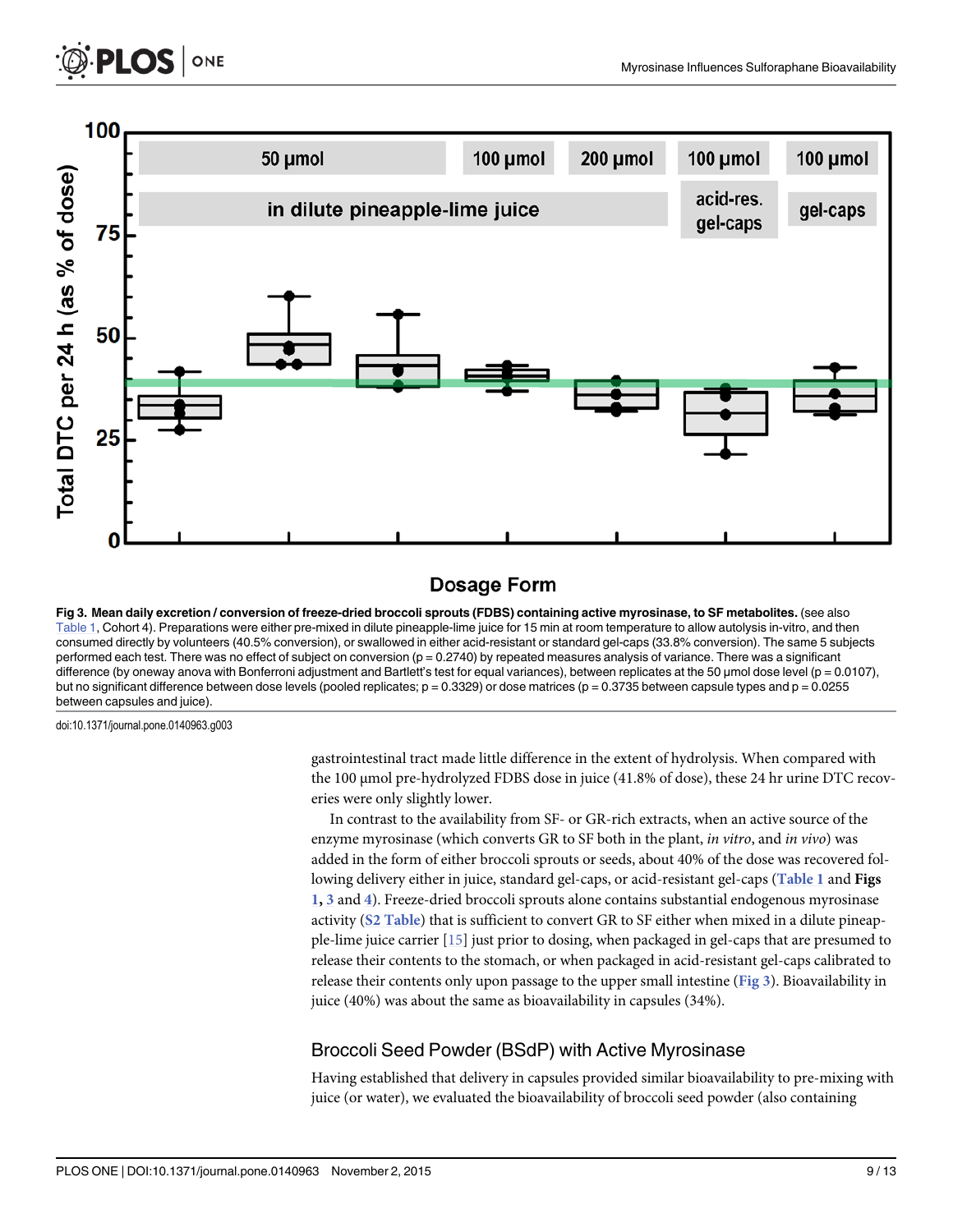<span id="page-9-0"></span>

[Fig 4. M](#page-8-0)ean daily excretion / conversion of broccoli seed powder (BSdP) containing active myrosinase, to SF metabolites. Preparations were delivered in standard gel-caps. The same 5 subjects performed each test ([Table 1](#page-6-0), Cohort 4). There was no significant difference between replications  $(p = 0.3747)$  using a repeated measures analysis of variance). The mean conversion of all 3 replicates was 36% of dose.

doi:10.1371/journal.pone.0140963.g004

**PLOS** 

ONE

substantial endogenous myrosinase activity sufficient to convert the entire GR titer to SF), delivered in gel-caps. Mean conversion to DTC urinary metabolites was 36.1%, based upon 3 temporally spaced administrations in which 5 persons were administered a single 100 μmol dose of ground broccoli seed powder and conversion efficiency was 32.6, 31.7, and 44.1% respectively (Fig 4). Whereas stability of the other preparations has been documented previously  $[6,7,14-16,19,20,27-29]$  $[6,7,14-16,19,20,27-29]$  $[6,7,14-16,19,20,27-29]$  $[6,7,14-16,19,20,27-29]$  $[6,7,14-16,19,20,27-29]$  $[6,7,14-16,19,20,27-29]$  $[6,7,14-16,19,20,27-29]$  $[6,7,14-16,19,20,27-29]$  $[6,7,14-16,19,20,27-29]$  $[6,7,14-16,19,20,27-29]$  $[6,7,14-16,19,20,27-29]$  $[6,7,14-16,19,20,27-29]$  $[6,7,14-16,19,20,27-29]$  the stability of myrosinase in ground seeds has not heretofore been carefully examined. We have verified that after a year in storage at household freezer, refrigerator, or room temperature conditions, it remains fully active (S<sub>2</sub> Fig and S<sub>2</sub> Table), and GR titer remains unchanged also ([S3 Fig](#page-10-0)).

There was perfect compliance with the dosing regimen, because volunteers were provided their single bolus of broccoli-based GR by the investigators, who watched them consume it. Compliance of free-living subjects with dietary proscriptions was more difficult to ascertain, but assessment of DTC pre-dose and measurement of urine volumes gave us good confidence of compliance in most collections ([S1 Table](#page-10-0)). Of the 135 planned assessments in [Table 1](#page-6-0), 15 of them (11%) were ultimately censored due to apparent lack of rigorous compliance with study procedures. Less easily ascertained are subjects' actions involving environmental influences that may or may not have been proscribed (e.g. antibiotic use is forbidden, but other habits such as smoking or frequency of exercise or alcohol consumption, that affect the gut microbiome or otherwise impact GR-to-SF conversion and subsequent metabolism may have been overlooked).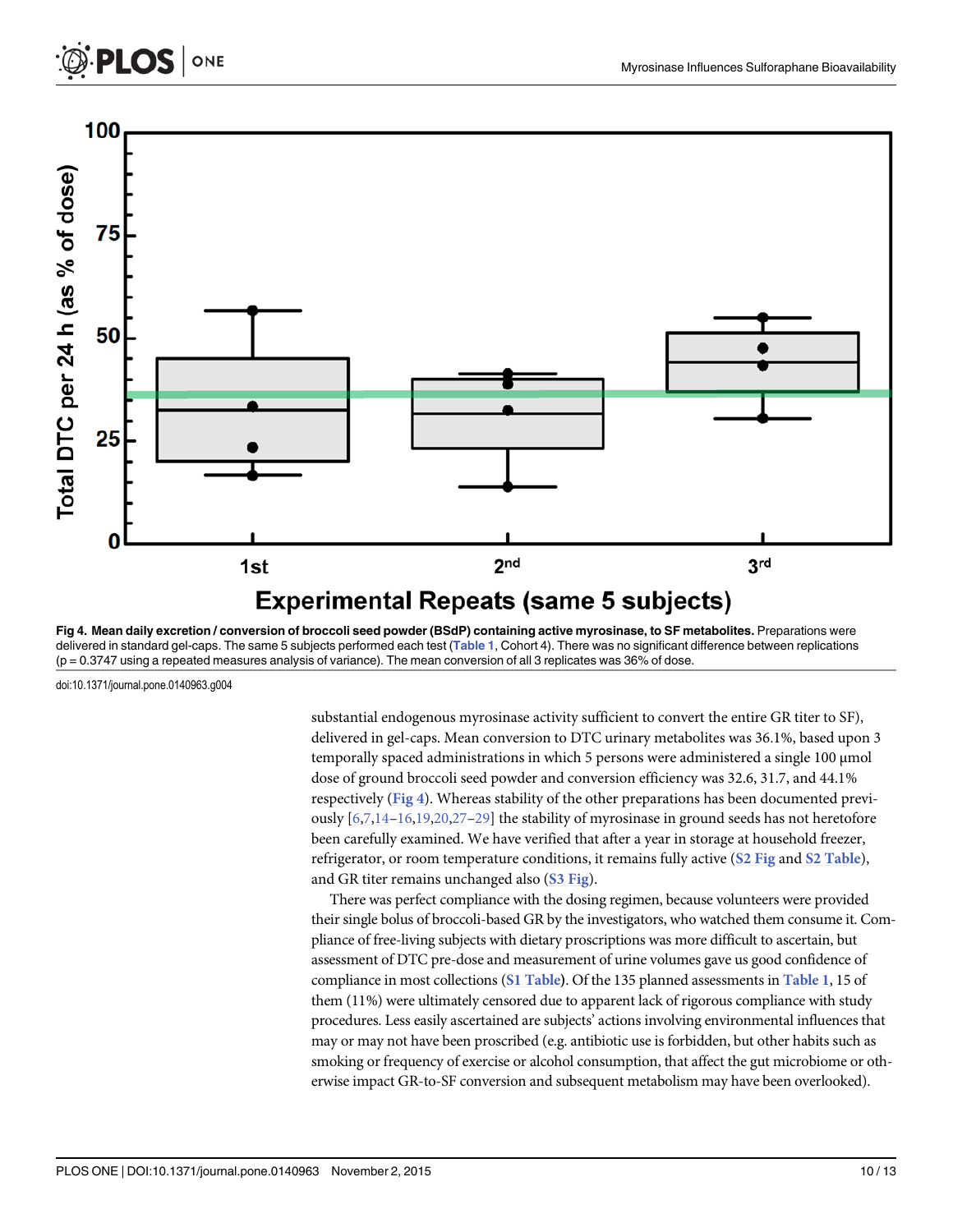<span id="page-10-0"></span>For many years we have produced, tested, validated, formulated, singulated, and supplied broccoli sprout extract powder for our use, and that of our collaborators, in clinical studies  $[6,7,10,15,19,27-31]$  $[6,7,10,15,19,27-31]$  $[6,7,10,15,19,27-31]$  $[6,7,10,15,19,27-31]$  $[6,7,10,15,19,27-31]$ . We have now discontinued making BSE, because there are several high quality, commercially available broccoli supplements on the market, whereas this was not the case when our early clinical work with broccoli sprouts commenced. We have tested and found some to be of high quality, however, others are of poor quality. There are increasing numbers of participants in clinical studies who demand continued access to supplements after the studies in which they were enrolled have ended. In contrast to something made by Johns Hopkins scientists which is unsustainable in the long term, the development of clinical information on a commercial product, (typically not provided by the manufacturers), provides an opportunity to expand the menu of high quality supplements not only for our participants/volunteers, but for future investigators, and for the general public who look to credible institutions (both regulatory and academic) to develop standards of product safety and bioavailability.

In conclusion, we have examined several broccoli preparations and delivery vehicles for their suitability for use in clinical trials, and their potential to deliver SF to persons whom may ultimately wish to consume broccoli-based supplements. Pre-hydrolysed FDBS in which GR was delivered after conversion to SF in juice containing vitamin C and able to partially mask the flavor of broccoli, provided the highest bioavailability on a molar basis (about 40%). FDBS or BSdP in capsules in which the dose was administered as GR and was dependent on hydrolysis by the plant myrosinase, but modulated by subject gastrointestinal flora, was only slightly less bioavailable by the same metric (about 35%). On the other hand, a BSE containing GR without plant myrosinase showed substantially lower conversion to SF (about 10%), consistent with previously published data. Thus, whereas matrix effects were minimal, the presence of active myrosinase led to substantial and significant enhancement of sulforaphane bioavailability.

# Supporting Information

[S1 Fig.](http://www.plosone.org/article/fetchSingleRepresentation.action?uri=info:doi/10.1371/journal.pone.0140963.s001) Mean daily excretion / conversion of BSE prepared by JHU, to SF metabolites (200 μmol/dose). Only subjects who repeated the test 5 or more times in our previously published study [[7\]](#page-11-0) are included here in order to illustrate the low, and variable conversion anticipated when GR is delivered orally. (TIFF)

[S2 Fig.](http://www.plosone.org/article/fetchSingleRepresentation.action?uri=info:doi/10.1371/journal.pone.0140963.s002) Stability of broccoli seed powder: myrosinase activity. (TIFF)

[S3 Fig.](http://www.plosone.org/article/fetchSingleRepresentation.action?uri=info:doi/10.1371/journal.pone.0140963.s003) Stability of broccoli seed powder: glucoraphanin titer. (TIFF)

[S1 Table](http://www.plosone.org/article/fetchSingleRepresentation.action?uri=info:doi/10.1371/journal.pone.0140963.s004). Pre- and post-dose DTC and creatinine values, and urine volumes for subjects enrolled in Cohorts 1–6 of [Table 1](#page-6-0). (XLSX)

[S2 Table](http://www.plosone.org/article/fetchSingleRepresentation.action?uri=info:doi/10.1371/journal.pone.0140963.s005). Myrosinase activity measured in representative samples of the four glucoraphanin-rich preparations utilized in this study. (DOCX)

# Acknowledgments

We are grateful to the many volunteers [and their families] who understood the importance of obtaining complete 24-hr. urine collections and who stayed away from their favorite vegetables and condiments for days or weeks on end in order to comply with the study requirements.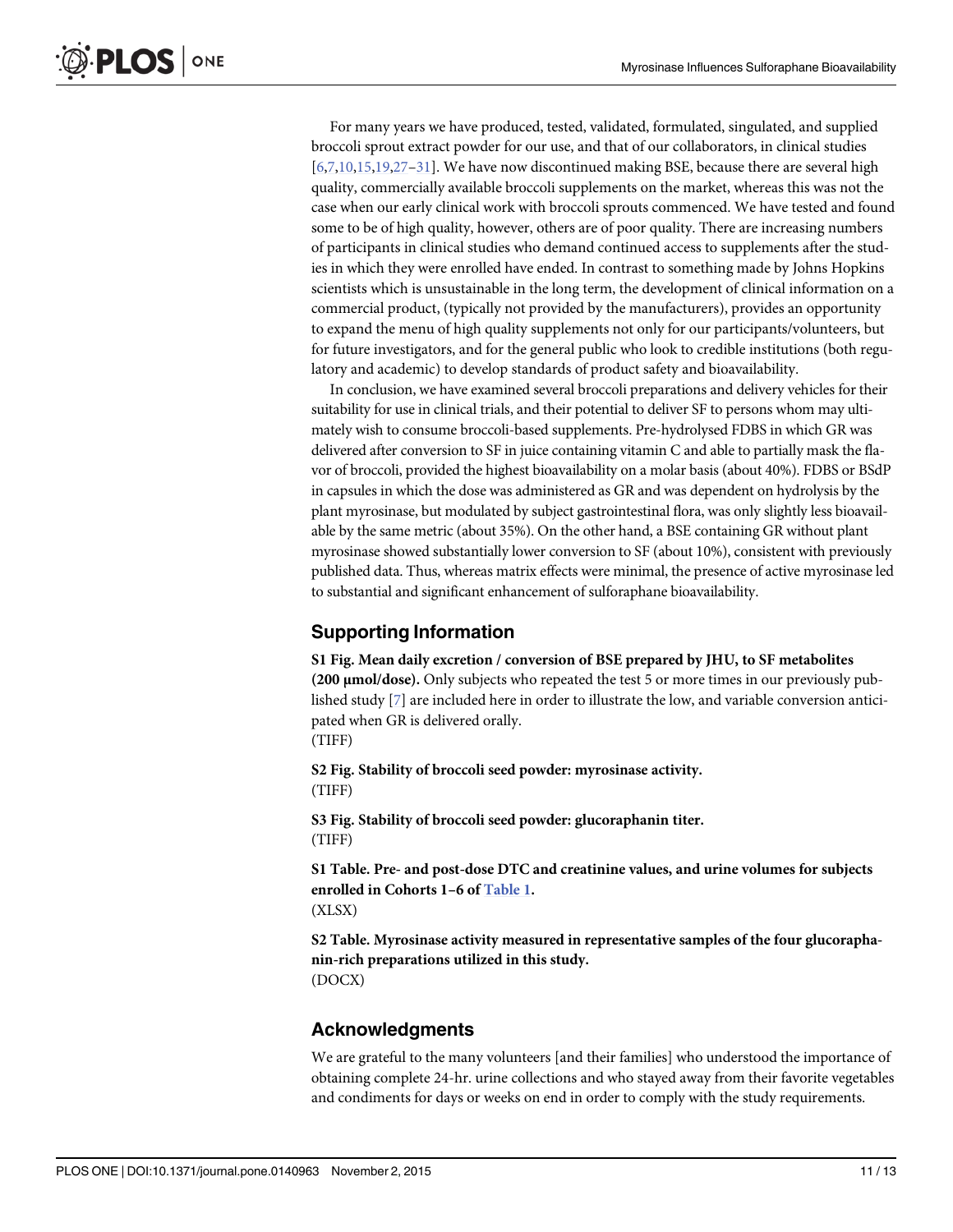<span id="page-11-0"></span>Funding for these studies was provided in part by a generous, unrestricted grant from the Lewis B. and Dorothy Cullman Foundation. Analysis of samples from the commercially available supplement was made possible by Brassica Protection Products LLC (Baltimore, MD, USA). OncoPLEX™ and comparable (equimolar) formulations of JHU-BSE were prepared specifically for this study by Xymogen (Orlando, FL, USA).

# Author Contributions

Conceived and designed the experiments: JWF SLW KLW PT. Performed the experiments: JWF WDH SLW KLW KKS. Analyzed the data: JWF. Contributed reagents/materials/analysis tools: JWF WDH SLW KLW KKS PT. Wrote the paper: JWF WDH PT.

#### References

- [1.](#page-1-0) Shapiro TA, Fahey JW, Wade KL, Stephenson KK, Talalay P. Disposition of chemoprotective glucosinolates and isothiocyanates of broccoli sprouts. Cancer Epidemiol Biomark Prev 2001; 10: 501–508.
- [2.](#page-1-0) Dinkova-Kostova AT. The effectiveness of the isothiocyanate sulforaphane in chemoprotection. Acta Hortic. 2010; 867: 27–36.
- 3. Juge N, Mithen RF, Traka M. Molecular basis for chemoprevention by sulforaphane: A comprehensive review. Cell Mol Life Sci 2007; 64: 1105-1127. PMID: [17396224](http://www.ncbi.nlm.nih.gov/pubmed/17396224)
- [4.](#page-1-0) Talalay P, Fahey JW. Phytochemicals from cruciferous plants protect against cancer by modulating carcinogen metabolism. J Nutr 2001; 131: 3027S–3033S. PMID: [11694642](http://www.ncbi.nlm.nih.gov/pubmed/11694642)
- [5.](#page-1-0) Fahey JW, Zhang Y, Talalay P. Broccoli sprouts: An exceptionally rich source of inducers of enzymes that protect against chemical carcinogens. Proc Natl Acad Sci USA 1997; 94: 10367–10372. PMID: [9294217](http://www.ncbi.nlm.nih.gov/pubmed/9294217)
- [6.](#page-1-0) Fahey JW, Talalay P, Kensler TW. Notes from the field: "Green" chemoprevention as frugal medicine. Cancer Prev Res 2012; 5(2): 179–188.
- [7.](#page-1-0) Fahey JW, Wehage SL, Holtzclaw WD, Kensler TW, Egner PA, Shapiro TA, et al. Protection of humans by plant glucosinolates: Efficiency of conversion of glucosinolates to isothiocyanates by the gastrointestinal microflora. Cancer Prev Res 2012; 5: 603–611.
- [8.](#page-1-0) Fahey JW, Kensler TW. Frugal medicine: Health-span extension through green chemoprevention. Amer Med Assoc Virtual Mentor 2013; 15: 311–318.
- [9.](#page-1-0) Zhang Y, Talalay P, Cho CG, Posner GH. A major inducer of anticarcinogenic protective enzymes from broccoli: Isolation and elucidation of structure. Proc Natl Acad Sci USA 1992; 89: 2399–2403. PMID: [1549603](http://www.ncbi.nlm.nih.gov/pubmed/1549603)
- [10.](#page-1-0) Shikita M, Fahey JW, Golden T, Holtzclaw WD, Talalay P. An unusual case of 'uncompetitive activation' by ascorbic acid: Purification and kinetic properties of a myrosinase from Raphanus sativus seedlings. Biochem J 1999; 341: 725–732. PMID: [10417337](http://www.ncbi.nlm.nih.gov/pubmed/10417337)
- [11.](#page-1-0) Wade KL, Ito Y, Ramarathnam A, Holtzclaw WD, Fahey JW. Novel purification of active myrosinase from plants by aqueous two-phase counter-current chromatography. Phytochem Anal 2015; 26(1): 47– 53. doi: [10.1002/pca.2535](http://dx.doi.org/10.1002/pca.2535) PMID: [25130502](http://www.ncbi.nlm.nih.gov/pubmed/25130502)
- [12.](#page-1-0) Fahey JW, Zalcmann AT, Talalay P. The chemical diversity and distribution of glucosinolates and iso-thiocyanates among plants. Phytochemistry 2001; 56(1): 5-51. PMID: [11198818](http://www.ncbi.nlm.nih.gov/pubmed/11198818)
- [13.](#page-1-0) Ye L, Dinkova-Kostova AT, Wade KL, Zhang Y, Shapiro TA, Talalay P. Quantitative determination of dithiocarbamates in human plasma, serum, erythrocytes and urine: Pharmacokinetics of broccoli sprout isothiocyanates in humans. Clin Chim Acta 2002; 316(1–2): 43–53; Erratum 321(1–2), 127–129. PMID: [11750273](http://www.ncbi.nlm.nih.gov/pubmed/11750273)
- [14.](#page-1-0) Egner PA, Chen JG, Wang JB, Wu Y, Sun Y, Lu JH, et al. Bioavailability of sulforaphane from two forms of broccoli sprout beverage: Results of a short term, cross-over clinical trial in Qidong, People's Republic of China. Cancer Prev. Res. 2011; 4(3): 384–395.
- [15.](#page-2-0) Egner PA, Chen J-G, Zarth AT, Ng DK, Wang J-B, Kensler KH, et al. Rapid and sustainable detoxication of airborne pollutants by broccoli sprout beverage: Results of a randomized clinical trial in China. Cancer Prev Res 2014; 7: 813–823.
- [16.](#page-1-0) Kensler TW, Chen J-G, Egner PA, Fahey JW, Jacobson LP, Stephenson KK, et al. Effects of glucosinolate-rich broccoli sprouts on urinary levels of aflatoxin-DNA adducts and phenanthrene tetraols in a randomized clinical trial in He Zuo township, Qidong, People's Republic of China. Cancer Epidemiol Biomark Prev 2005; 14: 2605–2613.